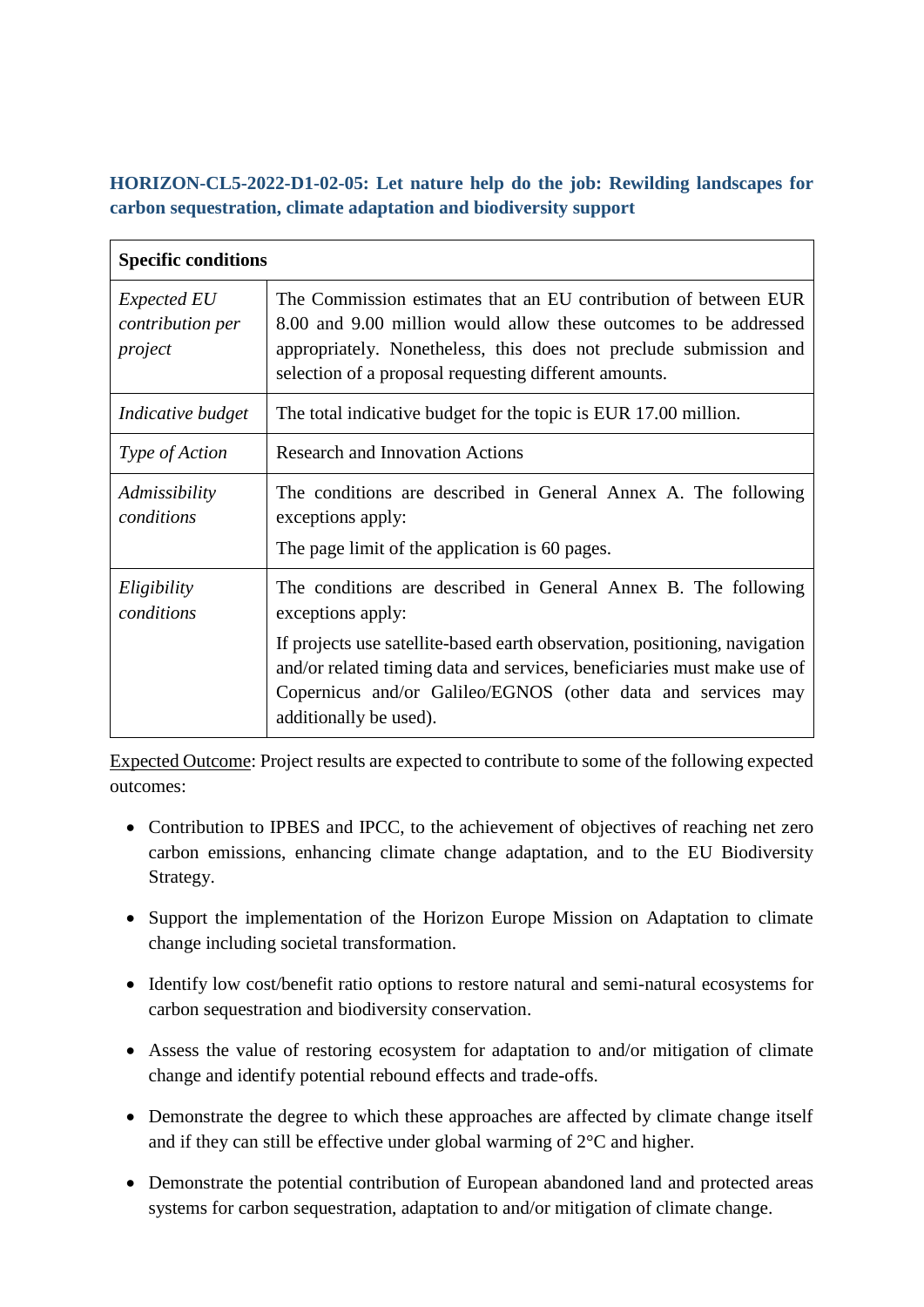- Develop strategies to minimize the increasing risk of wildfires due to the changing climate.
- Provide operational methods for low cost, low human intervention options for ecosystems restoration optimising the contributions to climate and biodiversity objectives and managing trade-offs.
- $\bullet$  Help generate  $FAIR^1$ data and well-documented, robust and transparent methodologies for better integration of land-use management systems into IAMs and ESMs.
- Assess the perception and acceptability of citizens and stakeholders on rewilding and rewilding options and identify potential conflicts and trade-offs in governance and decision-making.

Scope: The biodiversity crisis and the climate crisis are intrinsically linked and the contribution of Nature-based Solutions (NBS) to the global climate objectives is pivotal. A better understanding of how the use of ecosystems natural capacity, with minimal help from humans, can contribute to carbon sequestration and biodiversity conservation is urgently needed to make the use of NBS operational.

Actions should foster interdisciplinary research with a focus on the climate-biodiversity nexus, advancing our knowledge to further promote integrated approaches to better address these interdependent challenges.

Actions, taking stock of previous and ongoing experience, including associated uncertainty, should provide a robust assessment of the potential contribution that restoring ecosystems, including trophic chains restoration, with a "let nature do the job", also called "rewilding", approach can provide in terms of carbon sequestration and storage, climate change mitigation and adaptation and biodiversity conservation. "Rewilding" is meant here as passive management of ecological succession with the goal of restoring natural ecosystem processes and reducing human control of landscapes, although some intervention may be required in the early restoration stages.

Actions can address specific ecosystems and/or landscapes on land, freshwater, coastal and marine ecosystems while providing a clear contribution to define the potential use of the "rewilding" approach at regional, national and continental levels.

Actions should build on an updated and detailed picture of the status and trends of ecosystems change, (including, where applicable, land abandonment) in Europe to assess where, at which ecological conditions and at what scale the "rewilding" approach can significantly improve carbon sequestration together with habitats reinforcement and biodiversity conservation.

Actions should investigate how "rewilding" can be complemented with other approaches (for example active restoration and conservation, low intensity farming, forestry and pasture management, fishing), taking into account specific regional conditions, to increase carbon

<sup>&</sup>lt;sup>1</sup> FAIR (Findable, Accessible, Interoperable, Reusable).